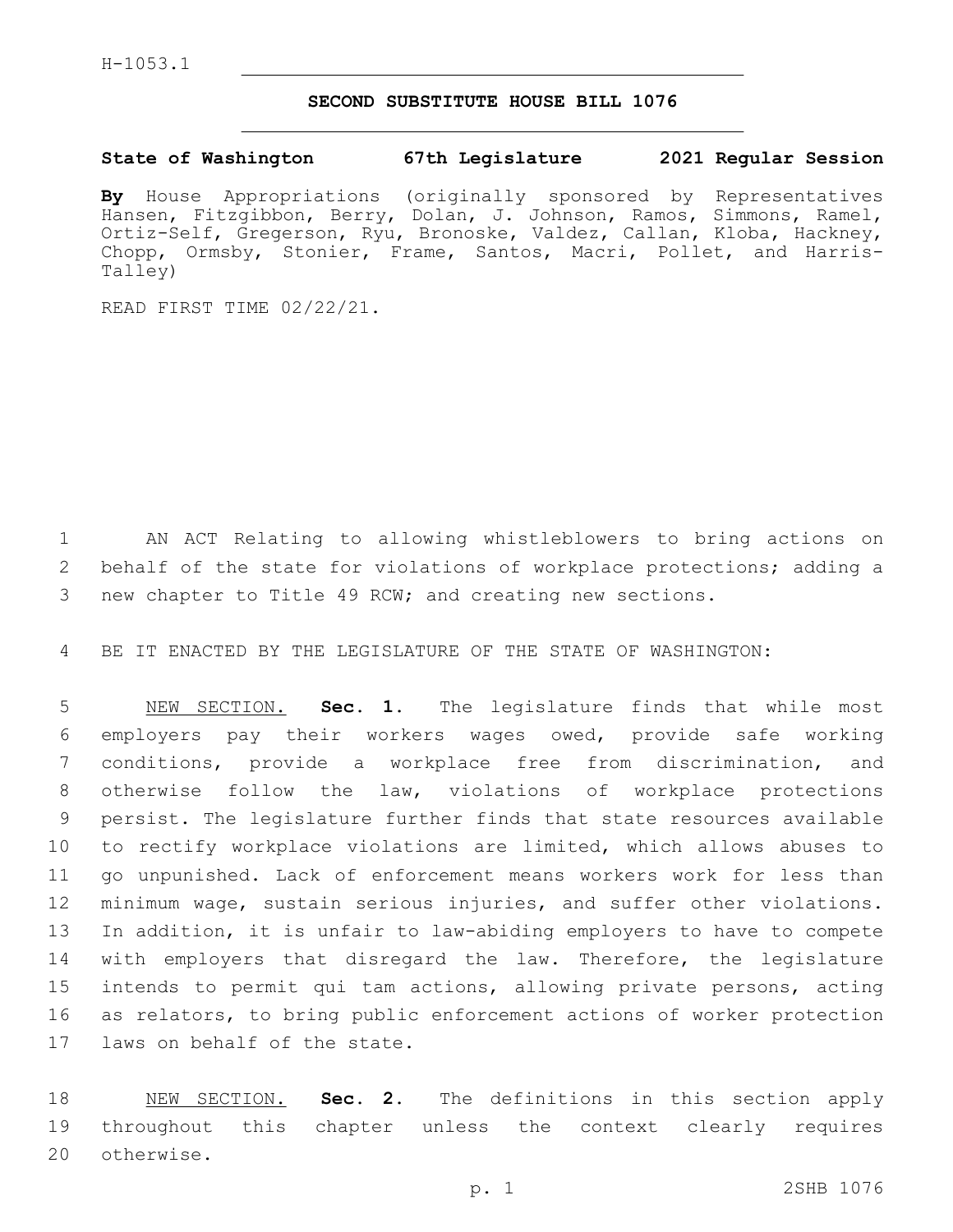(1) "Agency" means the department of labor and industries, except that for purposes of chapter 49.60 RCW "agency" means the Washington 3 state human rights commission.

 (2) "Aggrieved person" means a person against whom one or more violations of the provisions of this act was committed, and includes an individual who is asserting a claim that he or she is or was misclassified as an independent contractor in violation of the 8 provisions of law under section 4 of this act.

 (3) "Person" means any natural person, partnership, corporation, association, or other legal entity, including any local or political 11 subdivision of a state.

 (4) "Qui tam relator" or "relator" means an aggrieved person, whistleblower, or representative organization or local or political subdivision of a state designated under section 3(9) of this act, that brings a public enforcement action under section 3 of this act.

 (5) "Qui tam action" means an action brought by a relator under 17 section 3 of this act.

 (6) "Whistleblower" means a current or former employee, contractor, subcontractor, or employee of a contractor or subcontractor with knowledge of facts that the individual reasonably believes constitute a violation of the provisions of this act.

 NEW SECTION. **Sec. 3.** (1) A relator, on behalf of an agency and in the name of the agency, may bring a qui tam action in court for any relief the agency may pursue under the laws specified in section 25 4 of this act, including equitable relief, penalties, and any relief specified in rule or regulation. The granting of relief shall be subject to the same conditions and limitations that apply to the agency, including any requirements for conference and conciliation and any conditions and limitations specified in rule, including penalty amounts; provided that a relator may simultaneously pursue the relief available to an agency under the agency's administrative enforcement authority and under the agency's authority to bring a civil action, where applicable. The action may allege multiple violations that have affected different employees aggrieved by the same employer. The relator must follow the procedures specified in section 5 of this act.

 (2) A relator that prevails in a qui tam action is entitled to an 38 award of reasonable attorneys' fees and costs.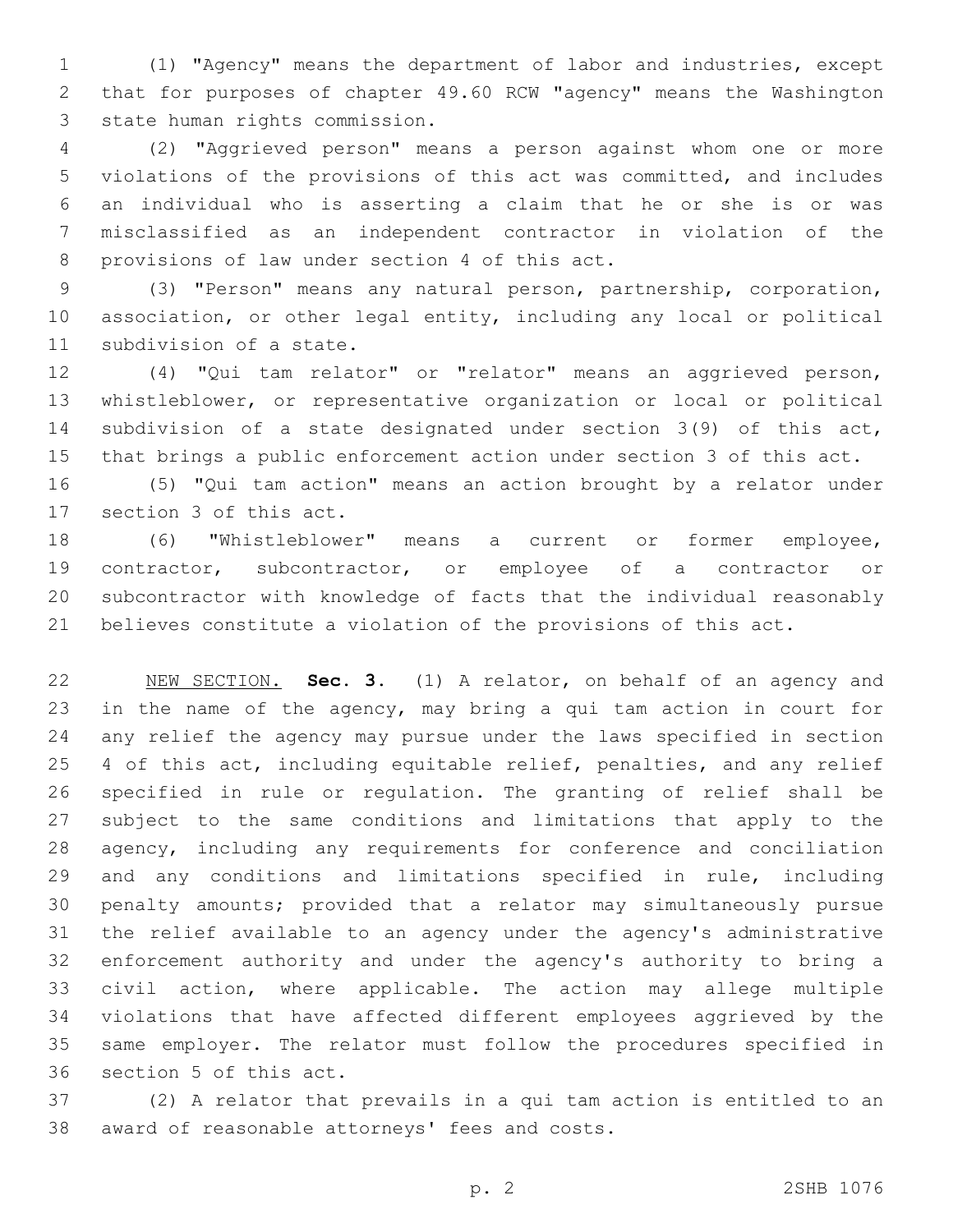(3) No qui tam action may be brought for a violation alleged in the notice required by section 5 of this act if the employer demonstrates that the agency already resolved the merits of that violation, including through settlement, in relation to the same 5 facts and aggrieved employees.

 (4) A qui tam action must be commenced within 60 days of the date on which the relator receives notice that the agency will not investigate any of the alleged violations; otherwise, a qui tam action must be commenced within 240 days of the date the relator submitted the written notice of the claim. If the agency notifies the relator that it intends to investigate some but not all of the alleged violations, the relator may commence a qui tam action as to the uninvestigated violations at any time but must do so no later than 240 days from the date the relator submitted the written notice of the claim. Any other actionable violations may then be added to the lawsuit within 240 days of the date the relator submitted the written notice. A statute of limitations applicable to a claim in the qui tam action shall be tolled as of the date the relator submits the written notice of the claim to the agency or the date the agency commenced an investigation regarding the same facts and violations 21 alleged in the notice, whichever is earlier.

 (5)(a) No qui tam action may be brought with respect to modifying, revoking, or suspending a license, variance, or permit; or for any violation of a posting, notice, agency reporting, or filing requirement, or solely with respect to a violation of a recordkeeping requirement, except where the requirement involves injury reporting 27 or a safety or health violation.

 (b) Where an employer has voluntarily entered into consultation under RCW 49.17.250, no qui tam action may be brought with respect to any alleged violation included in the scope of the consultation. An employer who has been notified pursuant to section 5 of this act may not then enter into consultation under RCW 49.17.250 to avoid a qui 33 tam action.

 (6) The requirements of Rule 23 of the superior court rules of 35 civil procedure do not apply to a qui tam action.

 (7) The right to bring a qui tam action under this section may 37 not be impaired by any private agreement.

 (8) A qui tam action is a public action and does not preclude a cause of action by an individual or individuals or operate as an estoppel for relief based on the same set of alleged facts, except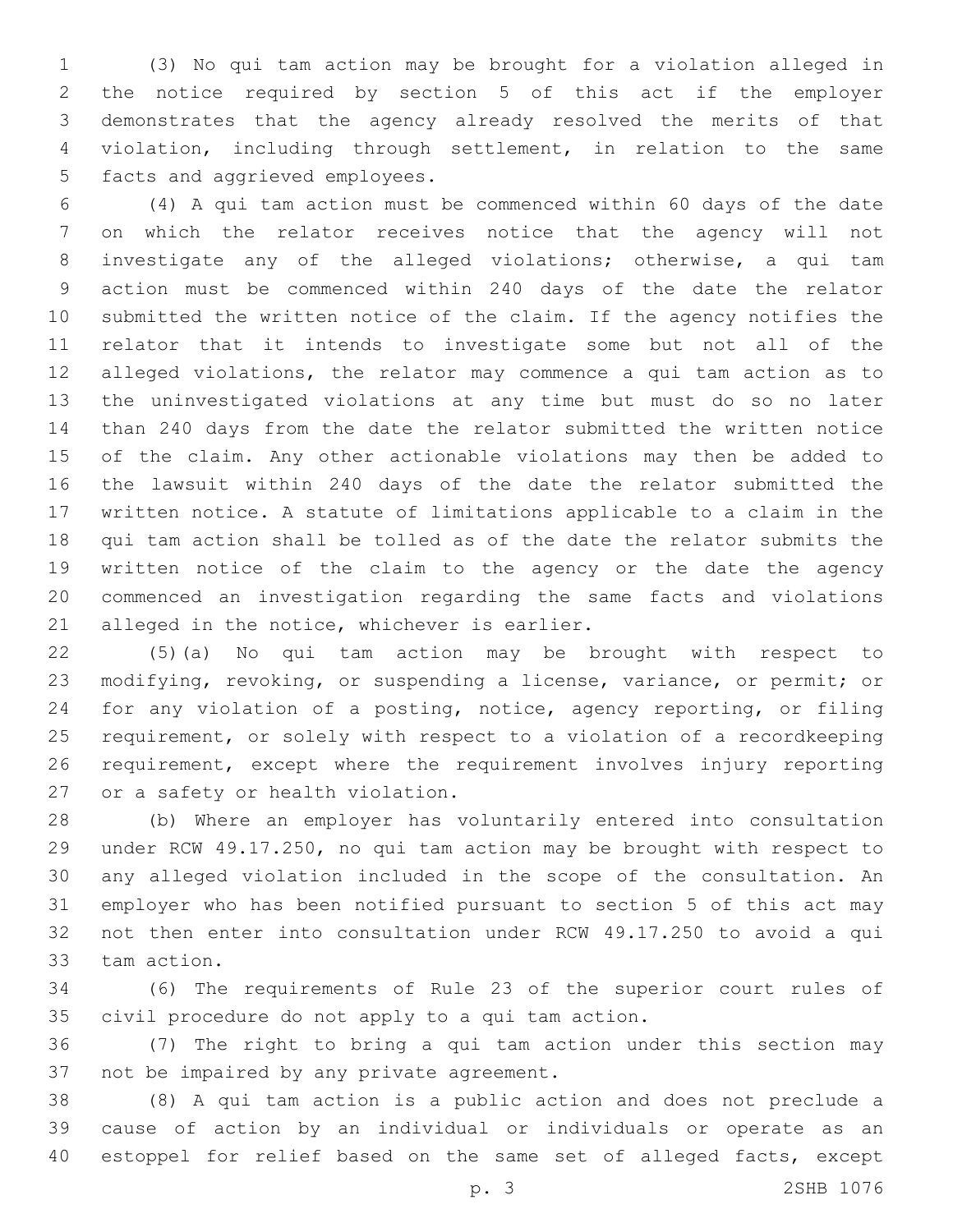that a court shall offset any award of restitution or damages to an aggrieved employee in one action by the amount of restitution or damages awarded or paid in settlement to the same aggrieved employee 4 in another action.

 (9) An aggrieved person or whistleblower of the entity alleged to have violated a law enumerated in section 4 of this act may designate in writing a representative organization or local or political subdivision of a state to initiate a qui tam action on the person's behalf.9

 NEW SECTION. **Sec. 4.** A qui tam action may be brought to enforce the following laws and all associated rules and regulations: (1) Chapter 49.46 RCW, known as the minimum wage act; (2) Chapter 49.48 RCW, relating to the payment of wages; (3) Chapter 49.52 RCW, relating to wage rebates; (4) RCW 49.28.130 through 49.28.150, relating to health care 16 facility employee overtime; (5) Chapter 39.12 RCW, relating to prevailing wage; (6) Chapter 49.17 RCW, the Washington industrial safety and 19 health act of 1973; (7) Chapter 49.58 RCW, known as gender equal pay and advancement 21 opportunities; (8) Chapter 49.60 RCW, known as the Washington law against 23 discrimination;

(9) Chapter 19.30 RCW, relating to farm labor contractors;

(10) Chapter 49.12 RCW, known as the industrial welfare act; and

26 (11) Section 9 of this act.

 NEW SECTION. **Sec. 5.** (1) No action under section 3 of this act may be commenced before written notice of the claim has been 29 submitted by the relator to the agency, via online submission, and the relator has notified the employer by certified mail. The relator must submit written notice of the claim to the agency within the time frame required by law for filing a complaint with the agency based on the same set of facts or, if there is no such deadline, for the filing of a private right of action. The written notice of the claim must be construed in the light most favorable to the relator, and must include the name, address, and contact information of the alleged violator; the name and contact information of the relator or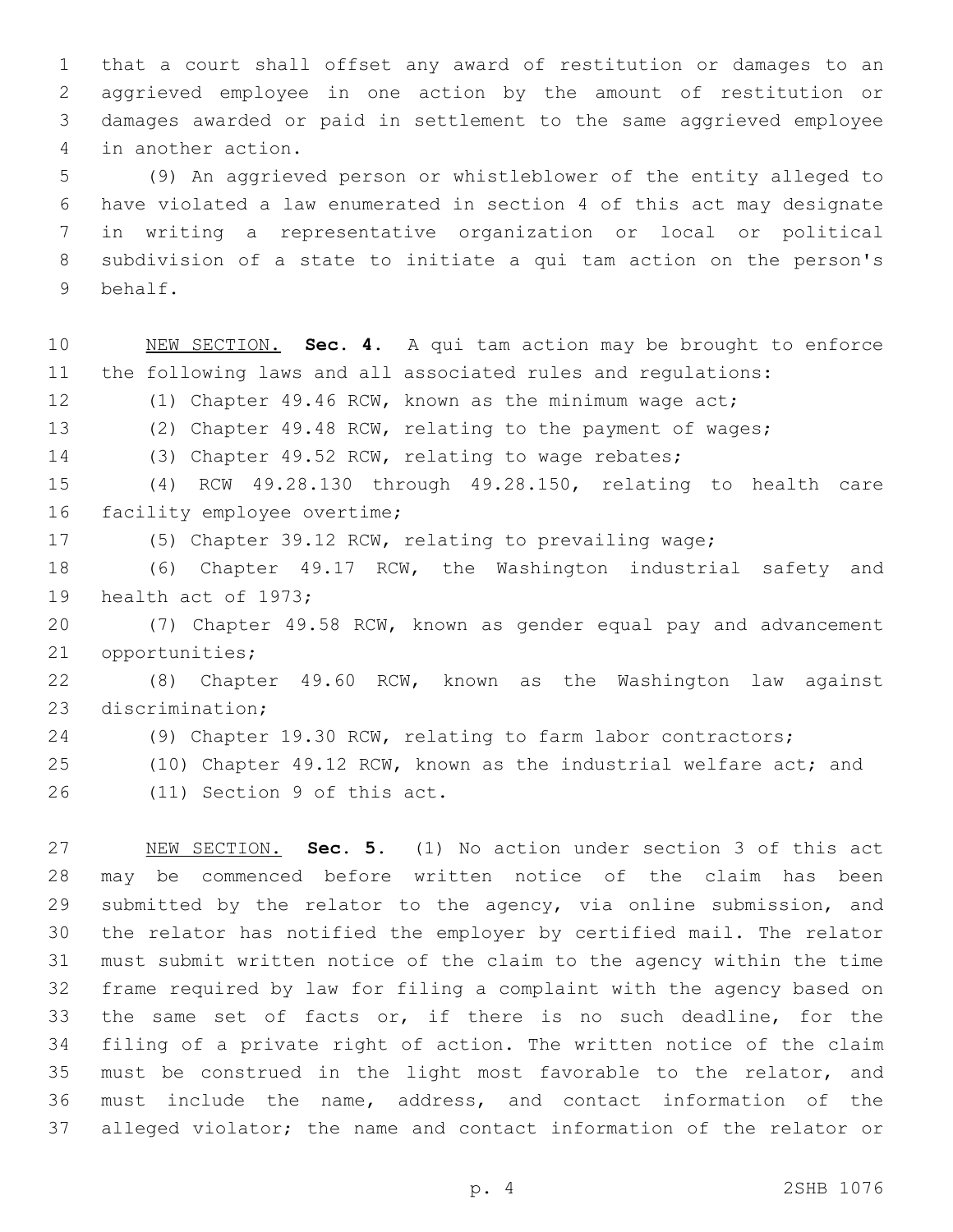the relator's legal counsel, should one exist; and a brief statement 2 of each alleged violation.

 (2) If the agency intends to investigate an alleged violation, any resolution by the agency of the merits of that violation must occur within 180 days of receiving the notice under subsection (1) of this section. If the agency decides not to investigate an alleged violation, it must notify the relator within 60 business days of the date it receives the notification submitted by the relator. While investigating an alleged violation, the agency may simultaneously pursue all relief available to it under the agency's administrative enforcement authority and under the agency's authority to bring a 12 civil action, where applicable.

 (3) As part of its investigation, the agency may attempt to remedy an alleged violation through settlement. If the settlement obtained by the agency provides the aggrieved employee or employees with not less than 100 percent of any wrongfully withheld wages or benefits, including 12 percent interest per annum, and the aggrieved employees receive payment in full before the end of the 180-day investigation period, the agency shall notify the relator that the agency will not commence an action in relation to that violation, and the settlement shall preclude further claims for the same wages or 22 benefits paid in the settlement.

 (4) If the agency objects to the state being represented by a particular attorney proposed by the relator, the agency may file an 25 objection to the attorney general. Upon finding, after notice and hearing, that, based on the attorney's past conduct while representing a client or clients, the attorney does not meet the required professional standards of representatives, or, alternatively, if the attorney fails to zealously pursue the remedies available under this chapter, the attorney general may, within 30 days of receiving the objection, order that the qui tam action may not be filed or maintained by the particular attorney on behalf of 33 the relator.

 NEW SECTION. **Sec. 6.** (1) The agency may intervene in a qui tam action and proceed with any and all claims in the action:

 (a) As of right within 30 days after the filing of the qui tam 37 action;

 (b) For good cause shown, as determined by the court, after the 39 expiration of the 30-day period.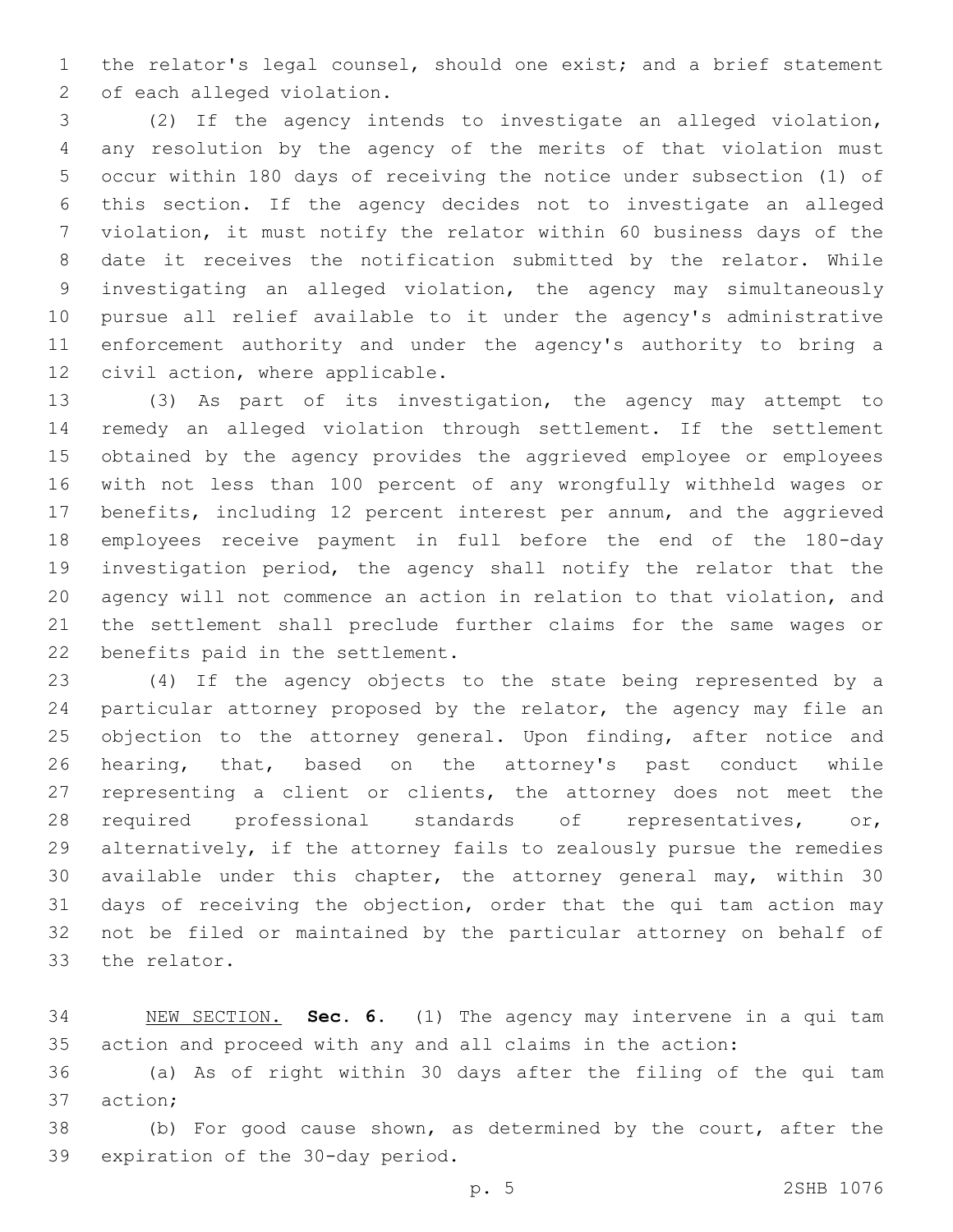(2) If the agency intervenes in a qui tam action, the agency shall have primary responsibility for litigating the action and shall not be bound by an act of the relator in bringing the action. If the agency proposes to settle a qui tam action, the agency must give notice to the relator and the attorney general. The court may allow the attorney general to intervene and object to the settlement. If the agency proposes to dismiss a qui tam action, the agency must give notice to the relator and the relator must have an opportunity to be heard. The agency may dismiss or settle the action if court determines that the dismissal or settlement is fair, adequate, 11 reasonable, and in the public interest.

 (3) If the agency does not intervene, the relator shall have the right to litigate the action. The court must review and approve any settlement. The proposed settlement must be submitted to the agency and to the attorney general at the same time that it is submitted to the court, and the agency may present to the court its position on the proposed settlement or intervene as provided in subsection (1) of this section. The court may also allow the attorney general to intervene and object to the dismissal. The court shall approve a settlement only upon a determination that it is fair, adequate, 21 reasonable, and in the public interest.

(4) Any settlement of a qui tam action may not be confidential.

 NEW SECTION. **Sec. 7.** (1)(a) Civil penalty amounts recovered in a qui tam action must be distributed as follows:

 (i) If the agency has not intervened, forty percent to the 26 relator and sixty percent to the agency;

 (ii) If the agency has intervened, twenty percent to the relator 28 and eighty percent to the agency.

 (b) The relator shall equitably distribute the share of penalties due the relator among the parties aggrieved by the practices complained of in the qui tam action. The relator shall submit a distribution summary to the agency, which may order a different distribution within sixty days after receipt of the distribution summary, provided that the relator shall receive a service award that reflects the burdens and risks assumed by the relator in prosecuting 36 the action.

 (2) Damages recovered in a qui tam action shall be awarded for distribution to the aggrieved employees, whether directly or through the agency. The agency may request the appointment of an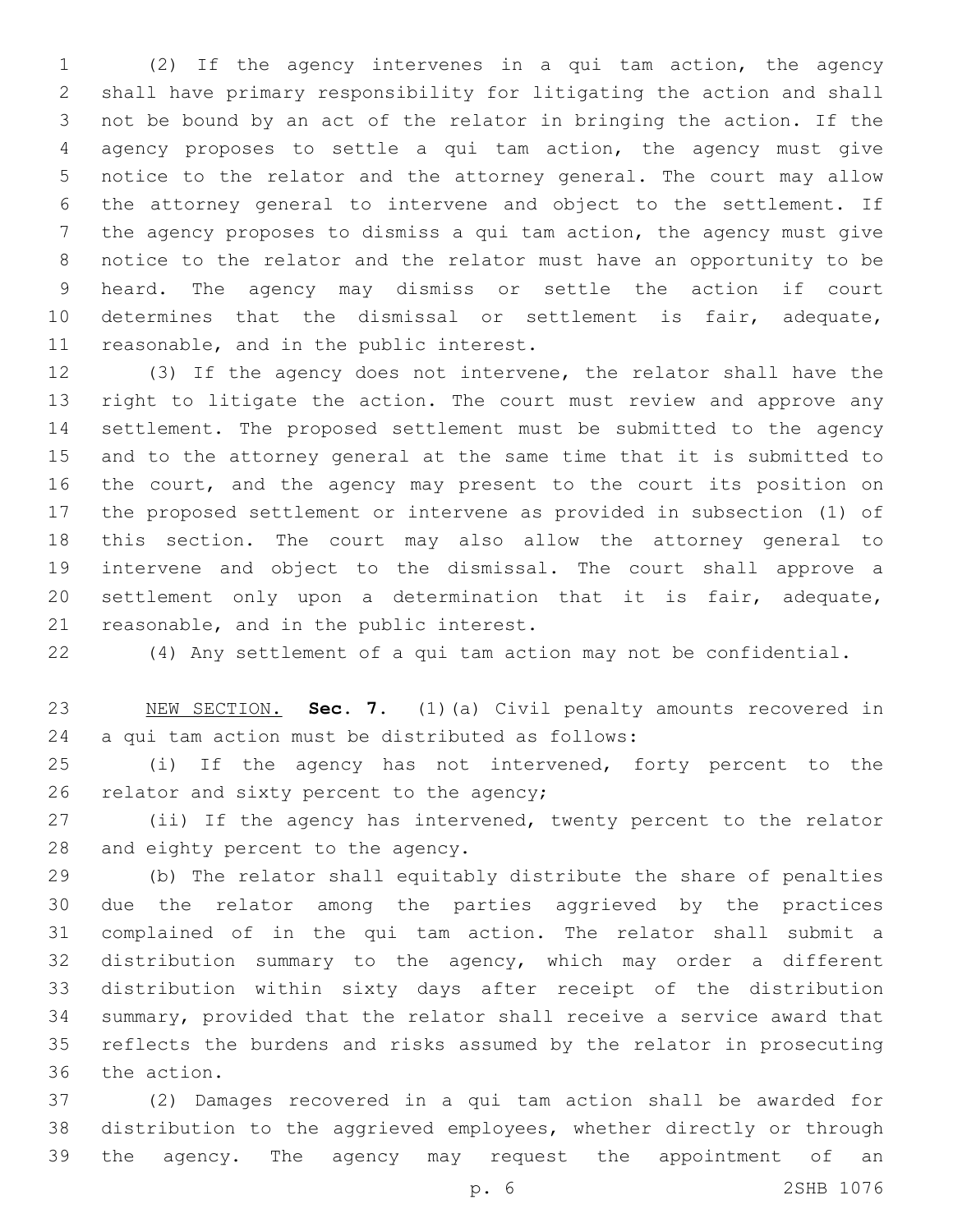administrative law judge or special master to assist in the 2 distribution of the amounts.

 (3) This section does not limit the state's right to seek restitution and damages, where available, for aggrieved employees as part of a qui tam action in which it has intervened.

 NEW SECTION. **Sec. 8.** A qui tam action shall not be stayed during concurrent adjudication of private claims.

 NEW SECTION. **Sec. 9.** (1) A person may not discharge or in any manner discriminate against any employee because such employee has filed any written notice or instituted or caused to be instituted any proceeding under or related to this chapter or has testified or is about to testify in any such proceeding or because of the exercise by such employee on behalf of himself or herself or others of any right 14 afforded by this chapter. The commencement of a peer review process, or an action by a duly constituted quality improvement committee under RCW 70.41.200, shall not be construed to be retaliation under this section if sufficient cause to initiate the peer review process or action under RCW 70.41.200 exists independently of the action being brought under this chapter.

(2) Any employee aggrieved by a violation of this section may:

 (a) Bring an action in court for compensatory damages or equitable relief, including restraint of prohibited actions, 23 restitution of wages or benefits, reinstatement, costs, reasonable attorneys' fees, and any other appropriate relief; and, in addition,

 (b) If the aggrieved employee has been discharged from employment because of the exercise of the rights afforded by this chapter, provide notice to the agency pursuant to section 5 of this act.

 (i) Upon receipt of such notification, the agency shall commence an expedited investigation within 10 days to be completed within 90 30 days.

 (ii) For purposes of this subsection (2)(b), a rebuttable presumption is established that the discharge of any employee who engaged in any conduct allowed by this chapter within ninety days after the employee engaged in the conduct is retaliatory and in 35 violation of section 1 of this act.

 (iii) The employer may rebut the presumption by showing by clear and convincing evidence that it had a legitimate, nondiscriminatory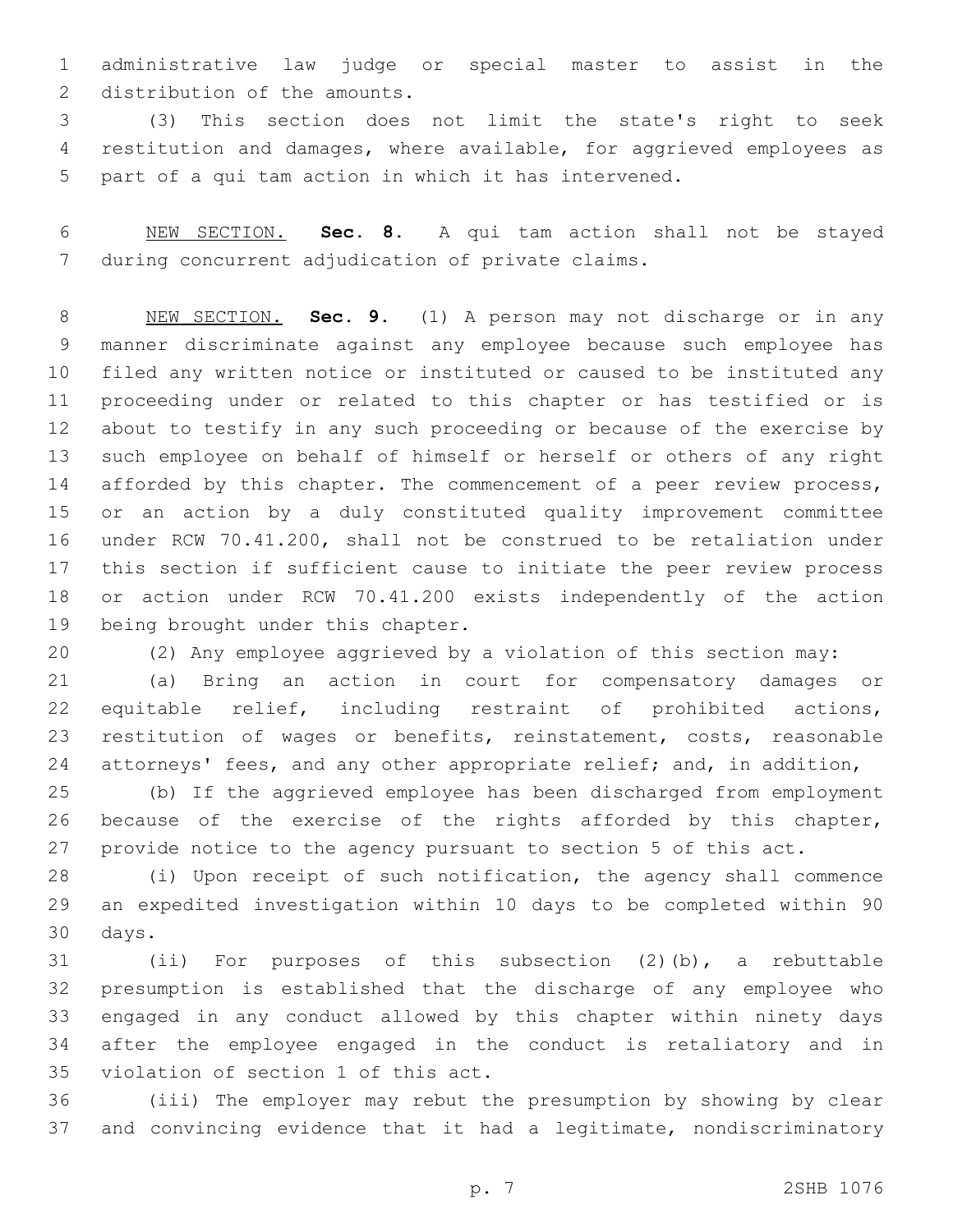reason to discharge the employee, which was not motivated in any part 2 by conduct allowed by this chapter.

 (iv) If the employer fails to rebut the presumption, the agency shall order the immediate reinstatement of the employee. The employer may appeal the order of reinstatement pursuant to chapter 34.05 RCW.

 NEW SECTION. **Sec. 10.** An agency has rule-making authority to implement sections 1 through 9 of this act.

 NEW SECTION. **Sec. 11.** All receipts from the civil penalties distributed to the department of labor and industries or the human rights commission under section 7 of this act must be deposited in accordance with the laws under which the penalties were assessed.

 NEW SECTION. **Sec. 12.** Sections 1 through 11 and 15 of this act constitute a new chapter in Title 49 RCW.

 NEW SECTION. **Sec. 13.** If any part of this act is found to be in conflict with federal requirements that are a prescribed condition to the allocation of federal funds to the state or to qualify a state 17 plan under the occupational safety and health administration, the conflicting part of this act is inoperative solely to the extent of the conflict, and the finding or determination does not affect the operation of the remainder of this act. Rules adopted under this act must meet federal requirements that are a necessary condition to the receipt of federal funds by the state or to qualify a state plan under the occupational safety and health administration.

 NEW SECTION. **Sec. 14.** If any provision of this act or its 25 application to any person or circumstance is held invalid, the remainder of the act or the application of the provision to other persons or circumstances is not affected.

 NEW SECTION. **Sec. 15.** This chapter shall be known and cited as the worker protection act.

 NEW SECTION. **Sec. 16.** If specific funding for the purposes of 31 this act, referencing this act by bill or chapter number, is not